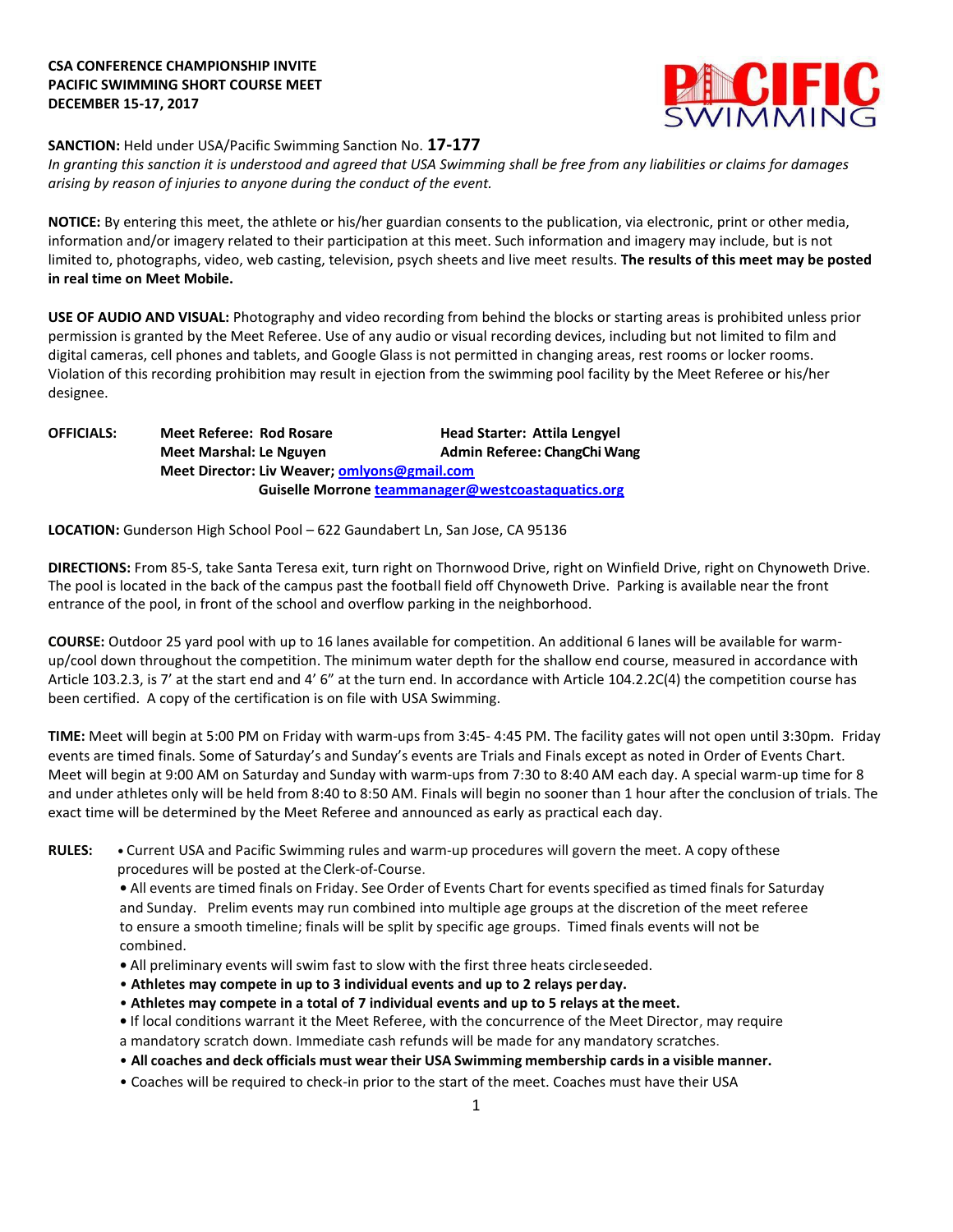Swimming membership card forcheck-in.

**UNACCOMPANIED ATHLETES:** Any USA-S athlete-member competing at the meet must be accompanied by a USA Swimming member-coach for the purposes of athlete supervision during warm-up, competition and warm-down. If a coach-member of the athlete's USA-S Club does not attend the meet to serve in said supervisory capacity, it is the responsibility of the athlete or the athlete's legal guardian to arrange for supervision by a USA-S member-coach. The Meet Director or Meet Referee may assist the athlete in making arrangements for such supervision; however, it is recommended that such arrangements be made in advance of the meet by the athlete's USA-S Club Member-Coach.

**RACING STARTS:** Athletes must be certified by a USA-S member-coach as being proficient in performing a racing start, or must start the race in the water. It is the responsibility of the athlete or the athlete's legal guardian to ensure compliance with this requirement.

**RESTRICTIONS:** • Smoking and the use of other tobacco products is prohibited on the pool deck, in the locker rooms, in spectator seating, on standing areas and in all areas used by athletes, during the meet and during warm-up

periods.

• Sale and use of alcoholic beverages is prohibited in all areas of the meetvenue.

• No glass containers are allowed in the meet venue.

• Only athletes, coaches, working officials, and volunteers will be allowed on the pool deck. The deck will be blocked solely for those vital to the meet operations in order to help control traffic flow around the pool.

• Changing into or out of swimsuits other than in locker rooms or other designated areas is prohibited.

• Destructive devices, to include but not limited to, explosive devices and equipment, firearms (open or concealed), blades, knives, mace, stun guns and blunt objects are strictly prohibited in the swimming facility and its surrounding areas. If observed, the Meet Referee or his/her designee may ask that these devices be stored safely away from the public or removed from the facility. Noncompliance may result in the reporting to law enforcement authorities and ejection from the facility. Law enforcement officers (LEO) are exempt per applicable laws.

• Operation of a drone, or any other flying apparatus, is prohibited over the venue (pools, athlete/coach areas,

spectator areas and open ceiling locker rooms) any time athletes, coaches, officials, and/or spectators are present. • **No tents or equipment may be left at the facilityovernight. Do not leave any equipment or valuables at the facility overnight; the facility is not secure and CSA is not responsible for any lost or stolen items.**

• Set-up will not be available until immediately before the meet on Friday afternoon. Gates will not open until 3:35 PM.

**ELIGIBILITY:** • Athletes must be current members of USA-S and enter their name and registration number on the meet entry card as they are shown on their Registration Card. If this is not done, it may be difficult to match the athlete with the registration and times database. The meet host will check all athlete registrations against the SWIMS database and if not found to be registered, the Meet Director shall accept the registration at the meet (a \$10 surcharge will be added to the regular registration fee). Duplicate registrations will be refunded by mail.

• **Athletes must be a member of a CSA Conference member club (PEAK, WEST, QSS, FF or UN and affiliated with a CSA member club) or be a CSA member.** 

• Athletes may enter as unattached, but will be entered as exhibition and will not be eligible for teampoints.

• **Athletes must have met the "CSA" time standard in every event entered. All entry times slower than the listed time standard will be rejected. Entries with "NO TIME" will be rejected. All CSA qualifying times are posted at [http://www.swimcsa.com.](http://www.swimcsa.com/) Individual event qualifying times are USA Swimming Motivational Time Standard BB Times for 10u, 11-12, and 13-14 events. The OPEN age group qualifying times are 15-16 BB Times except for the 1650 freestyle event. The 8 & under qualifying times are Pacific Swimming 8 & under B Times.** 

• Athletes may qualify for the 1650 with either a 1650 or a 1000 CSA qualifying time for team entries.

• Disabled athletes are welcome to attend this meet and should contact the Meet Director or Meet Referee regarding special accommodations.

• The athlete's age will be the age of the athlete on the first day of the meet.

**CHECK-IN: 11 & Over Events FRIDAY –** Friday events will be deck-seeded. Athletes must positively check-in for all Friday individual events. Athletes must check-in at the Clerk-of-Course. No event shall be closed more than 30 minutes before the scheduled start of the session. Close of check-in for all individual events shall be no more than 60 minutes before the estimated time of the start of the first heat of the event. Athletes who do not check in will not be seeded and will not be allowed to compete in that event.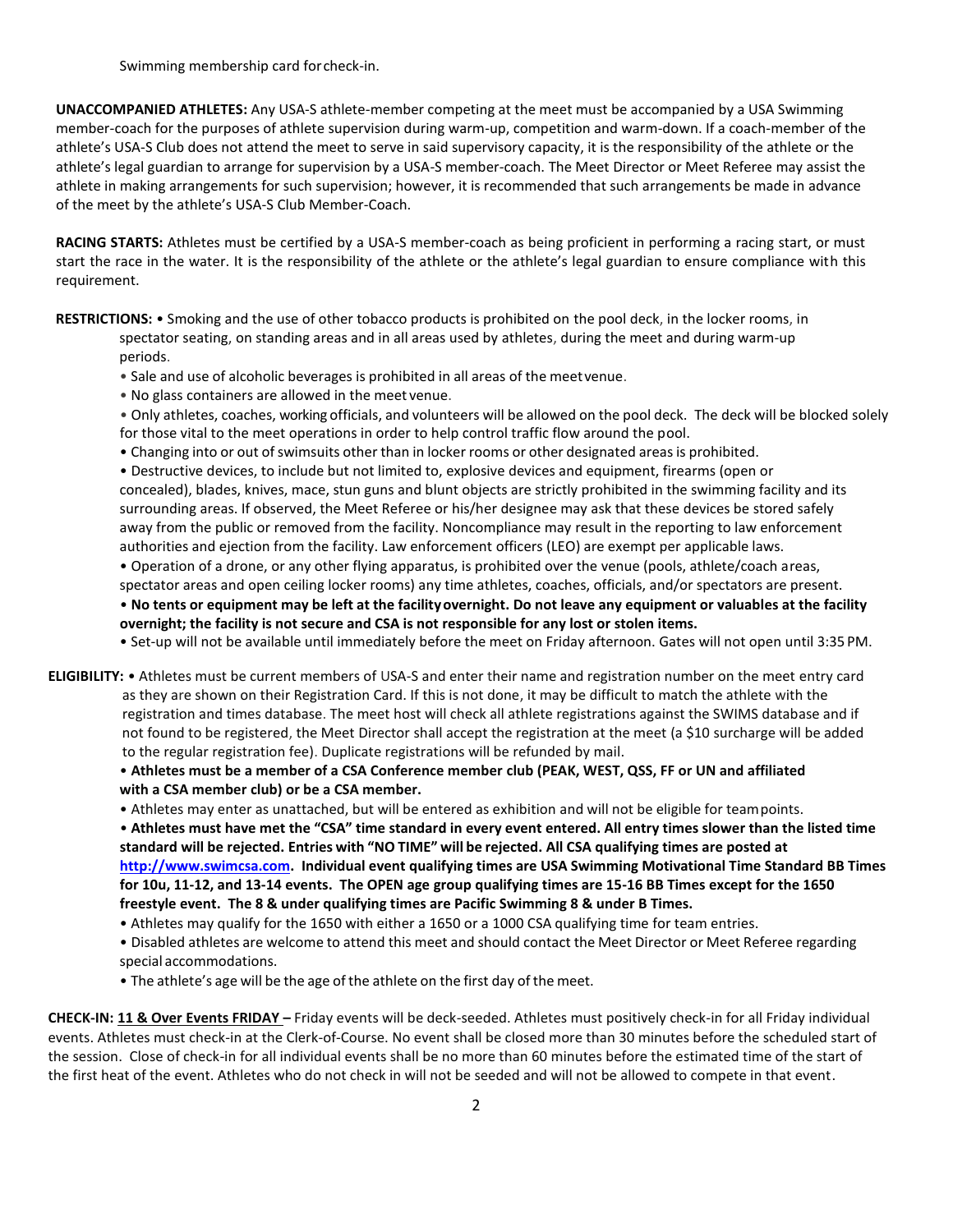**11 & Over Events SATURDAY & SUNDAY –** Prelims on Saturday and Sunday will be pre-seeded except for the 1650 Freestyle. The first three heats in trials events will be circle seeded. Athletes must positively check-in for the 1650 freestyle by 11:00 AM on Saturday.

**10 & Under Events –** All 10 & under events will be pre-seeded on Saturday and Sunday. The first three heats in trials events will be circle seeded. Athletes must positively check-in for Friday all events on Friday.

## **SCRATCH RULE FOR PRELIMS & TIMED FINALS:**

• A copy of the meet scratch rules will be posted at the clerk-of-course.

- Coaches may email any scratches to *[ckikuta@att.net](mailto:ckikuta@att.net)* by noon on Sunday, December 12<sup>th</sup> 1:00 PM. All scratches submitted arefinal.
- Athletes entered in a preliminary individual or timed final event will have no penalty for missing anevent.

#### **SCRATCH RULE FOR FINALS:**

- A copy of the scratch rules will be posted at theclerk-of-course.
- Top 9 athletes will qualify forfinals.

• Any athlete qualifying for finals in an individual event who does not wish to compete must scratch within 30 minutes after the announcement of qualifiers. During this period, qualifiers may also notify the referee that they may not intend to compete in consolation finals or finals. In this case they must declare their final intention within 30 minutes after the announcement of qualifiers following their last individual preliminary event.

• An athlete who "fails to compete" or scratch in a finals event they qualified for will be subject to disqualification for the remainder of the athlete's individual events. "Declared False Starts" and "Delay of Meet" are all classified as "Failure to Compete", and the athlete will be barred from the remainder of the swimmer's individual events for the meet. If the No-Show occurs on the last day that the athlete is entered in an individual final event and no other individual event penalty is applicable, the athlete shall then be fined \$100.00. The fine will be increased to \$150.00 if after 30 days of receiving the letter of notification the party has not made thepayment.

• **Exception:** No penalty shall apply for failure to withdraw or compete in an individual event if: (i) the referee is notified in the event of illness or injury and accepts the proof thereof. (ii) It is determined by the referee that the No-Show is caused by circumstances beyond the control of the athlete. (iii) The athlete is an alternate for finals.

**ENTRY FEES:** \$5.50 per individual event plus an \$8.00 per athlete participation fee. \$16.00 per relay entry. Relay only athletes must pay the \$8.00 splash fee.

#### **ENTRIES:**

Team Entries - Clubs may enter their athletes by submitting a team Sd3 file to **omlyons@gmail.com** by 1:00pm on Wednesday, December 6<sup>th</sup>.

 **Individual Entries –** Athletes may enter on the Swim Connection website at [https://ome.swimconnection.com/PC/CSA%20Conference%20Championships\\_copy20171215](https://ome.swimconnection.com/PC/CSA%20Conference%20Championships_copy20171215) by 11:59pm on Wednesday, December 6<sup>th</sup>. Any athletes registering through Swim Connection must be CSA Conference members. To register as a CSA member, see swimcsa.com website.

Make check payable to: **CSA**  Mail check to: Meet Director 5409 Silver Vista Way San Jose, CA 95138

#### **AWARDS:**

- Individual Event Awards: 1<sup>st</sup>- 3<sup>rd</sup> place will receive medals. 4<sup>th</sup>- 9<sup>th</sup> places will receive ribbons.
- Relay Event Awards: 1<sup>st</sup>-3<sup>rd</sup> place will receive medals.
- Team Awards: 1<sup>st</sup>- 3<sup>rd</sup> places for combined team scores. Team scoring will include individual events to 9 places and relay events to 8 places for all events.
- *Individual High Point Awards:* Top scoring woman and Top scoring man in each age group including the Open age group. Scoring will include individual events only. Relay points will be included to distinguish a high point winner in the event of a tie.

**SCORING:** Individual events will score places 1-9. Relay events will score places 1-8. The 1650 will be scored as 11-12, 13-14 and 15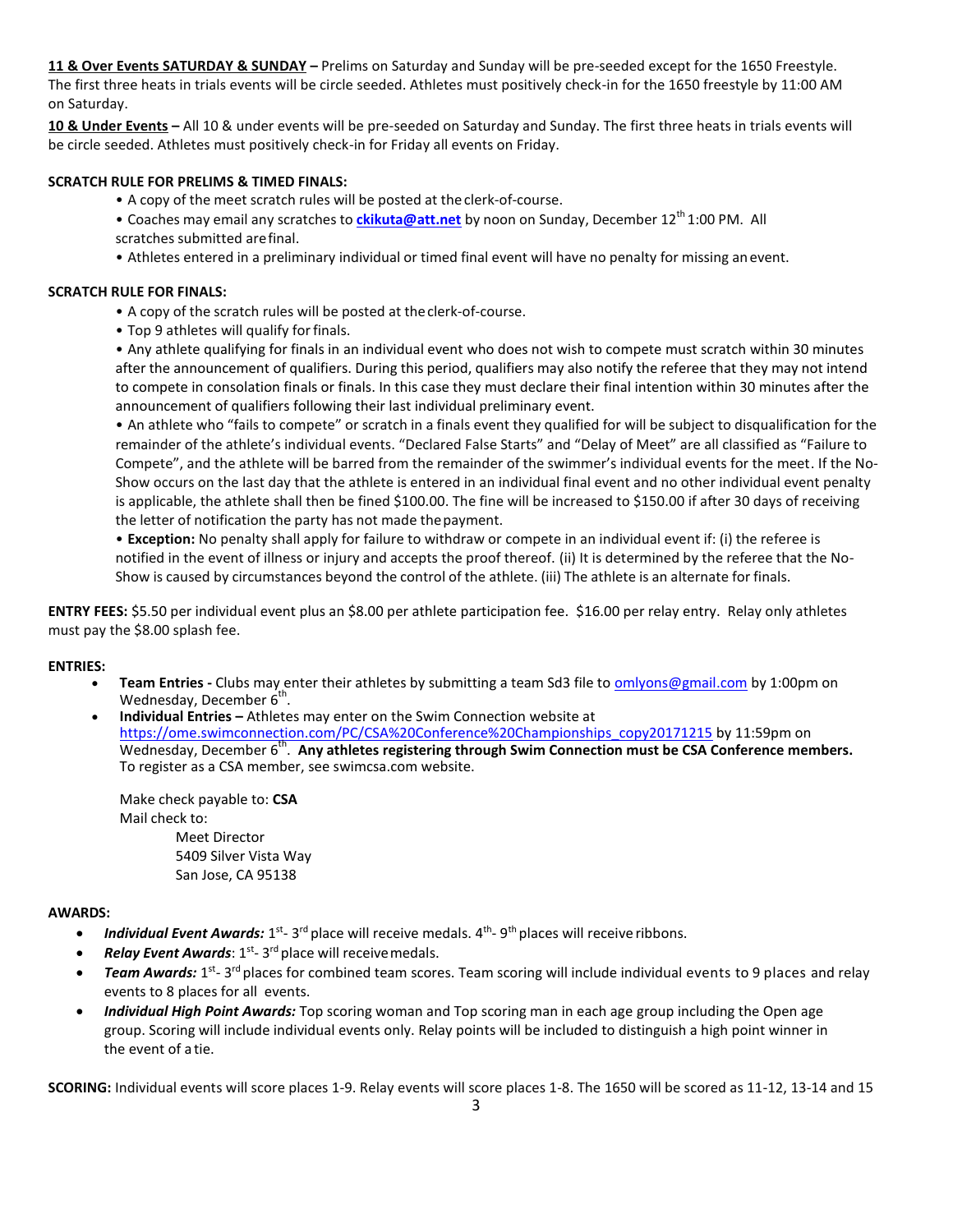& over. All other OPEN events will be scored as OPEN.

*Individual Events: Relay Events:* Finals – 10- 8 -7- 6- 5- 4- 3 -2 -1 Finals – 20-16- 14- 12- 10- 8- 6-4 Timed Finals – 10- 8 -7- 6- 5- 4- 3 -2 -1

**ADMISSION:** Free.

**REFRESHMENTS:** Food trucks may be available throughout the competition. Coaches and working deck officials will be provided meals and snacks.

**PARKING:** No overnight parking is allowed. Special parking will be provided for Officials and Coaches; please bring your USA-S Membership card to gain access to parking.

## **EVENT SUMMARY**

| <b>FRIDAY</b> |                      |          |             |  |  |
|---------------|----------------------|----------|-------------|--|--|
| $9 - 10$      | 11-12                | 13-14    | <b>OPEN</b> |  |  |
| 500 Free      | <b>500 Free</b>      | 400 IM   | 400 IM      |  |  |
|               | 200 F.R.<br>500 Free |          | 500 Free    |  |  |
|               |                      | 200 F.R. | 200 F.R.    |  |  |

| <b>SATURDAY</b> |          |                |                |            |             |  |  |
|-----------------|----------|----------------|----------------|------------|-------------|--|--|
| 8 & U           | 10 & U   | $9 - 10$       | $11 - 12$      | $13 - 14$  | <b>OPEN</b> |  |  |
| 100 IM          | 200 IM   | <b>100 Fly</b> | 200 M.R.       | 200 M.R.   | 200 M.R.    |  |  |
| 25 Fly          | 200 Free | 100 Breast     | 200 IM         | 100 Fly    | 100 Fly     |  |  |
| 25 Breast       | 200 M.R. | 50 Free        | <b>100 Fly</b> | 200 Free   | 200 Free    |  |  |
| 50 Free         |          | 100 Back       | 200 Free       | 100 Breast | 100 Breast  |  |  |
| 25 Back         |          |                | 100 Breast     | 100 Back   | 100 Back    |  |  |
| 100 M.R.        |          |                | 100 Back       | 50 Free    | 50 Free     |  |  |
|                 |          |                | 50 Free        | 800 F.R.   | 800 F.R.    |  |  |

| <b>SUNDAY</b> |               |            |                |                 |  |  |
|---------------|---------------|------------|----------------|-----------------|--|--|
| 8 & U         | $9 - 10$      | $11 - 12$  | 13-14          | <b>OPEN</b>     |  |  |
| 50 Back       | 100 IM        | 400 M.R.   | 400 M.R.       | 1650 Free       |  |  |
| 25 Free       | 50 Back       | 100 IM     | 200 IM         | 400 M.R.        |  |  |
| 50 Breast     | 100 Free      | 50 Back    | 200 Back       | 200 IM          |  |  |
| <b>50 Fly</b> | 50 Breast     | 200 Back   | 100 Free       | 200 Back        |  |  |
| 100 F.R.      | <b>50 Fly</b> | 100 Free   | 200 Breast     | <b>100 Free</b> |  |  |
|               | 200 F.R.      | 50 Breast  | <b>200 Fly</b> | 200 Breast      |  |  |
|               |               | 200 Breast | 400 F.R.       | 200 Fly         |  |  |
|               |               | 50 Fly     |                | 400 F.R.        |  |  |
|               |               | 200 Fly    |                |                 |  |  |
|               |               | 400 F.R.   |                |                 |  |  |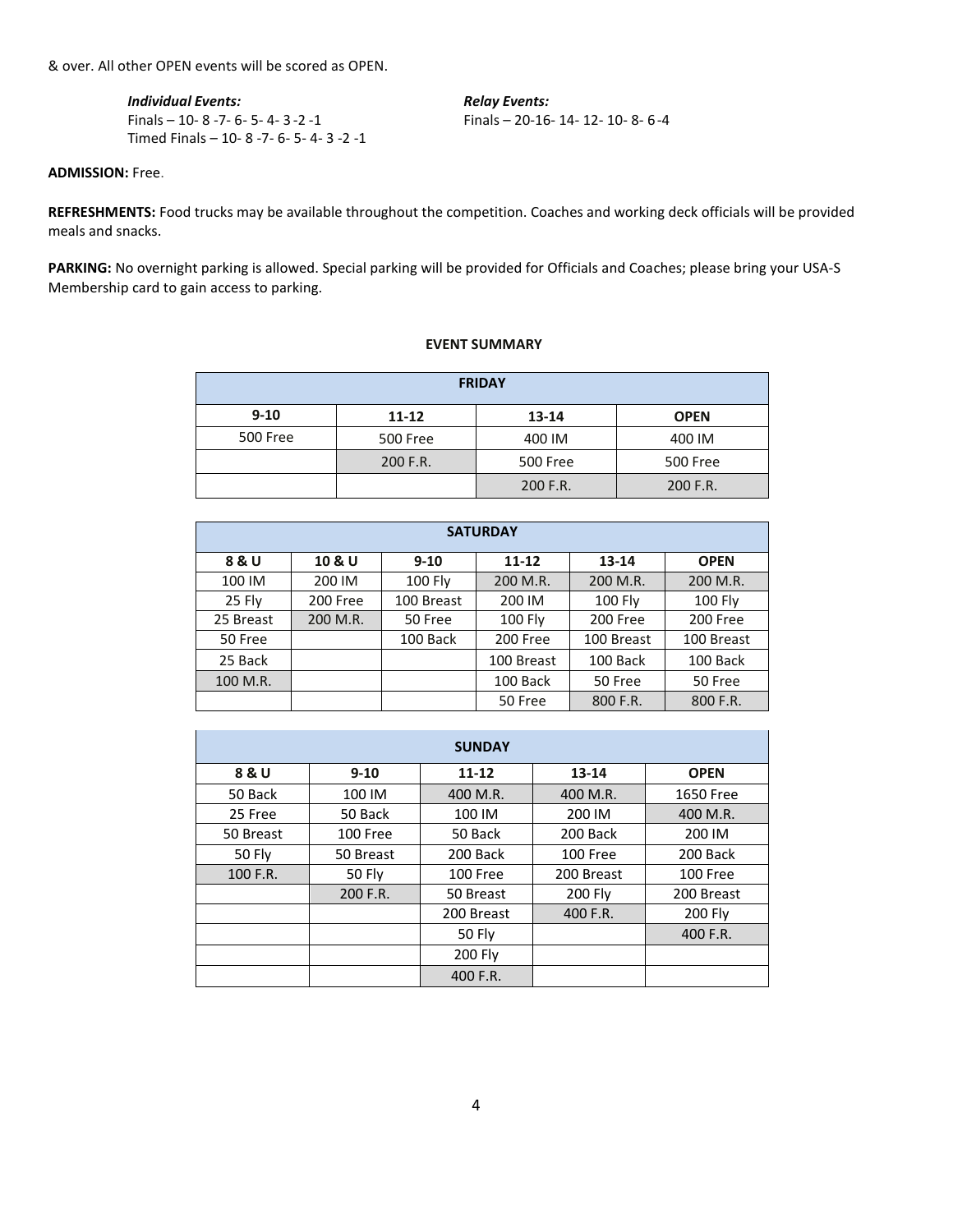# **ORDER OF EVENTS**

# **Conference Championship Meet**

| <b>FRIDAY, December <math>15th</math> – Timed Finals</b> |                  |                  |                        |                  |                                   |  |
|----------------------------------------------------------|------------------|------------------|------------------------|------------------|-----------------------------------|--|
| Qualifying<br><b>Standard CSA</b>                        | Women's<br>Event |                  | <b>Description</b>     | Men's Event<br># | Qualifying<br><b>Standard CSA</b> |  |
|                                                          | #                | <b>Age Group</b> | Event                  |                  |                                   |  |
| 5:39.69                                                  |                  | $13 - 14$        | *400 Individual Medley | 2                | 5:17.39                           |  |
| 5:31.99                                                  | 3                | <b>OPEN</b>      | *400 Individual Medley | 4                | 5:05.59                           |  |
| 7:35.49                                                  | 5                | 10 & Under       | *500 Freestyle         | 6                | 7:26.99                           |  |
| 6:38.39                                                  |                  | $11 - 12$        | *500 Freestyle         | 8                | 6:27.49                           |  |
| 6:20.09                                                  | 9                | $13 - 14$        | *500 Freestyle         | 10               | 5:58.99                           |  |
| 6:12.09                                                  | 11               | <b>OPEN</b>      | *500 Freestyle         | 12               | 5:19.39                           |  |
| 2:20.99                                                  | 13               | $11 - 12$        | *200 Free Relay        | 14               | 2:20.99                           |  |
| 2:10.99                                                  | 15               | $13 - 14$        | *200 Free Relay        | 16               | 2:08.99                           |  |
| 2:05.99                                                  | 17               | <b>OPEN</b>      | *200 Free Relav        | 18               | 2:02.99                           |  |

| <b>SATURDAY, December 16th - Prelims &amp; Finals</b> |         |                    |                        |       |                 |
|-------------------------------------------------------|---------|--------------------|------------------------|-------|-----------------|
| Qualifying                                            | Women's | <b>Description</b> |                        | Men's | Qualifying      |
| <b>Standard</b>                                       | Event   | <b>Age Group</b>   | Event                  | Event | <b>Standard</b> |
| <b>CSA</b>                                            | #       |                    |                        | #     | <b>CSA</b>      |
| 2:40.99                                               | 19      | $11 - 12$          | ** 200 Medley Relay    | 20    | 2:40.99         |
| 2:35.99                                               | 21      | $13 - 14$          | ** 200 Medley Relay    | 22    | 2:35.99         |
| 2:32.99                                               | 23      | <b>OPEN</b>        | ** 200 Medley Relay    | 24    | 2:29.99         |
| 2:12.29                                               | 25      | 8 & Under          | *100 Individual Medley | 26    | 2:12.29         |
| 3:15.59                                               | 27      | 10 & Under         | *200 Individual Medley | 28    | 3:13.19         |
| 2:27.79                                               | 29      | $11 - 12$          | 200 Individual Medley  | 30    | 2:44.19         |
| 27.39                                                 | 31      | 8 & Under          | *25 Butterfly          | 32    | 27.29           |
| 1:39.09                                               | 33      | $9 - 10$           | 100 Butterfly          | 34    | 1:37.99         |
| 1:18.29                                               | 35      | $11 - 12$          | 100 Butterfly          | 36    | 1:16.49         |
| 1:11.39                                               | 37      | $13 - 14$          | 100 Butterfly          | 38    | 1:06.39         |
| 1:09.99                                               | 39      | <b>OPEN</b>        | 100 Butterfly          | 40    | 1:03.39         |
| 2:57.39                                               | 41      | 10 & Under         | *200 Freestyle         | 42    | 2:47.99         |
| 2:29.69                                               | 43      | $11 - 12$          | 200 Freestyle          | 44    | 2:24.59         |
| 2:22.19                                               | 45      | $13 - 14$          | 200 Freestyle          | 46    | 2:12.79         |
| 2:19.19                                               | 47      | <b>OPEN</b>        | 200 Freestyle          | 48    | 2:07.49         |
| 31.49                                                 | 49      | 8 & Under          | *25 Breaststroke       | 50    | 31.49           |
| 1:44.99                                               | 51      | $9 - 10$           | 100 Breaststroke       | 52    | 1:41.89         |
| 1:27.39                                               | 53      | $11 - 12$          | 100 Breaststroke       | 54    | 1:25.49         |
| 1:22.39                                               | 55      | $13 - 14$          | 100 Breaststroke       | 56    | 1:15.59         |
| 1:20.69                                               | 57      | <b>OPEN</b>        | 100 Breaststroke       | 58    | 1:12.09         |
| 28.49                                                 | 59      | 8 & Under          | *25 Backstroke         | 60    | 28.49           |
| 1:30.69                                               | 61      | $9 - 10$           | 100 Backstroke         | 62    | 1:29.69         |
| 1:18.49                                               | 63      | $11 - 12$          | 100 Backstroke         | 64    | 1:15.79         |
| 1:11.69                                               | 65      | $13 - 14$          | 100 Backstroke         | 66    | 1:06.89         |
| 1:10.09                                               | 67      | <b>OPEN</b>        | 100 Backstroke         | 68    | 1:03.49         |
| 53.29                                                 | 69      | 8 & Under          | *50 Freestyle          | 70    | 53.29           |
| 35.19                                                 | 71      | $9 - 10$           | 50 Freestyle           | 72    | 34.49           |
| 31.49                                                 | 73      | $11 - 12$          | 50 Freestyle           | 74    | 30.29           |
| 30.29                                                 | 75      | 13-14              | 50 Freestyle           | 76    | 27.89           |
| 29.79                                                 | 77      | <b>OPEN</b>        | 50 Freestyle           | 78    | 26.79           |
| 2:05.99                                               | 79      | 8 & Under          | *100 Medley Relay      | 80    | 2:05.99         |
| 2:40.99                                               | 81      | 10 & Under         | *200 Medley Relay      | 82    | 2:40.99         |
| 9:20.99                                               | 83      | $13 - 14$          | ** 800 Freestyle Relay | 84    | 9:15.99         |
| 9:15.99                                               | 85      | <b>OPEN</b>        | ** 800 Freestyle Relay | 86    | 9:09.99         |